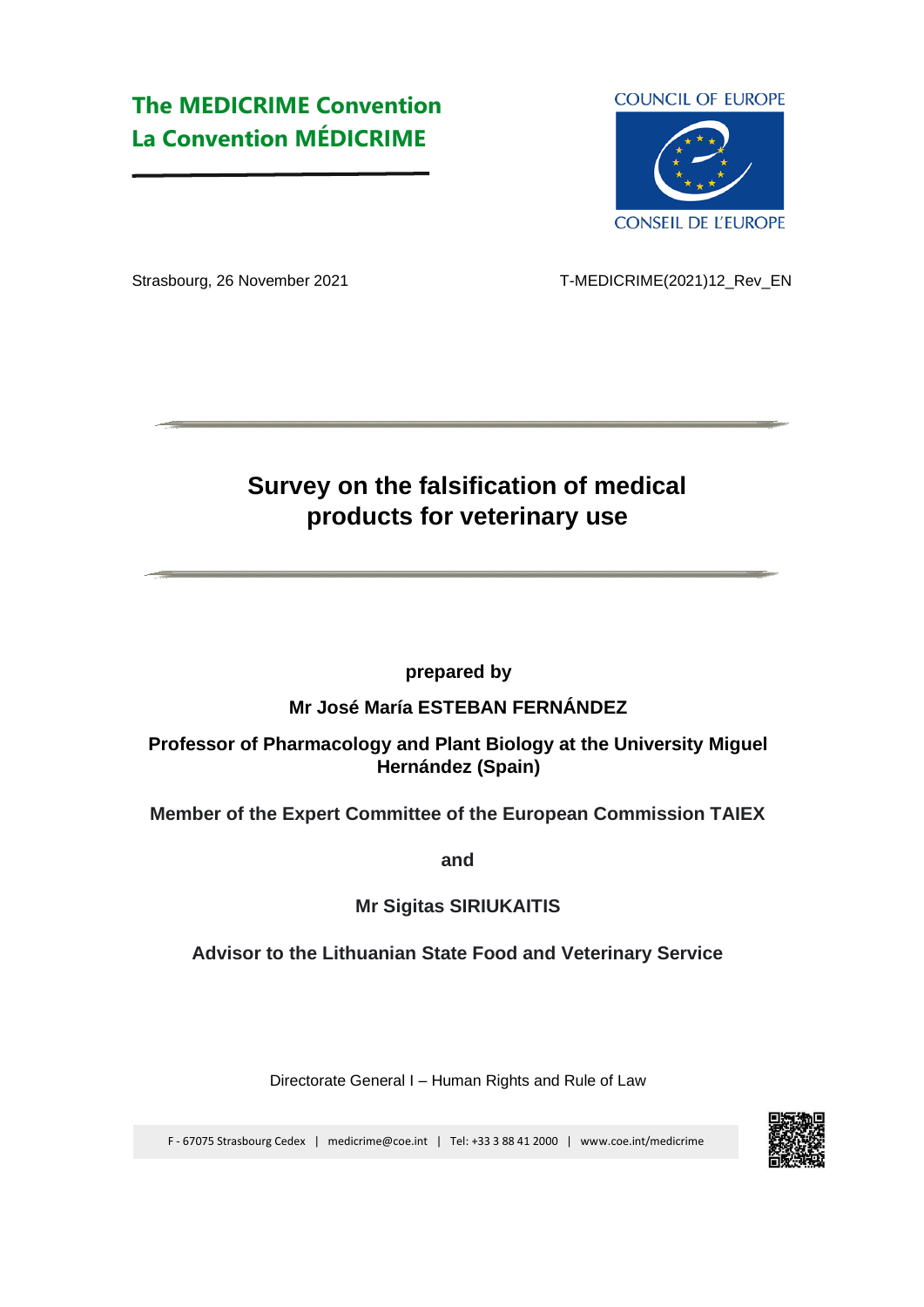#### **1. INTRODUCTION:**

The Council of Europe Convention on the counterfeiting of medical products and similar crimes involving threats to public health (hereinafter, MEDICRIME Convention) aims to prevent and combat threats to public health. This Convention concerns medical products, including medicinal products and medical devices. Article 4 of the Convention defines as follows: "*the term "medicinal product" shall mean medicines for human and veterinary use… (sic)"*.

Strong efforts have been made in the fight against falsified medicinal products for human use and also falsified medical devices. Efforts remain insufficient in the field of veterinary medicines. Veterinary medicines are needed to treat farm animal diseases (including in fish farming, hunting preys for human consumption and wildlife) as well as domestic pets' pathologies.

Falsified veterinary medicines are a big threat to human health, knowing that animalderivated products are an important part of our food. It is through daily consumption that such veterinary medicine used to cure or prevent an animal disease could enter into the human food chain. Many zoonotic diseases, if not properly treated in the animal origin, can transfer to humans and be a real threat. They can also become resistant to available treatments if the medicine is falsified. The same may happen if the medicines used to treat pets' diseases are falsified, thus putting pet owners at risk. This can also create antimicrobial and antiparasitic resistance.

In 2012, the treatment of *nagana* (a type of animal African trypanosomiasis) using falsified medicines led to the loss of more than 4.500 million dollars. In this light, the FAO (Food and Agriculture Organization of the United Nations) and the IFAH (International Federation for Animal Health) collaborated in the development of the first pharmaceutical protocols to fight against falsified veterinary medicines.

A recent report from the Health for Animals Association (2018) estimates that falsified veterinary medicines (which includes Unregistered/Unlicensed and Falsified) grossed a US\$1-2 billion annual market. Both vaccines and pharmaceutical products are affected by the trade in falsified veterinary medicines.

The continuing rapid growth in online buying and selling of products (*e-commerce*) and a parallel growth in international trade especially of small packages has created new opportunities for trade in falsified veterinary medicines.

In conclusion, we must admit that counterfeit, falsified and unregistered products harm animals and decrease food safety and security, while increasing the risk of zoonotics and antimicrobial/antiparasitic resistance.

Considering the foregoing, this survey aims to get a clearer image on the control of falsified veterinary medicines in Parties to the MEDICRIME Convention. It is envisaged as a first approach to the topic, covering the basic elements of potential legal and regulatory practices. No details on judicial interpretation (case-law analysis) or law enforcement practices are therefore required.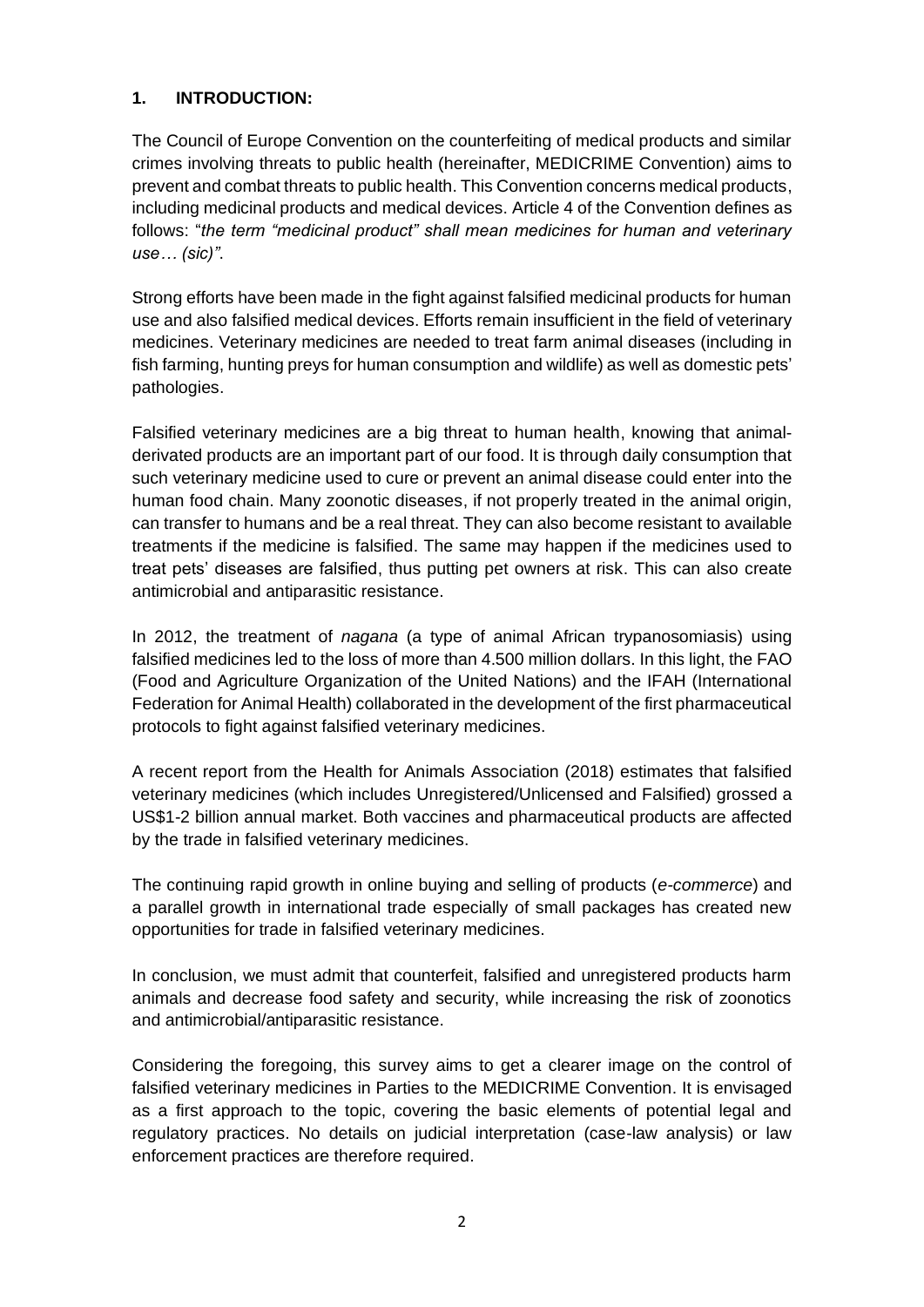The responses to this survey will be compiled and analysed, with a view to drafting a horizontal assessment of the global situation. The latter will identify both threats and needs, making proposals for improvement in line with the MEDICRIME Convention. Parties to the MEDICRIME Convention will be invited to submit observations to the draft of this report before its adoption and publication.

#### **2. SURVEY**

We will use in this survey the terms:

- *falsified veterinary medicine* to refer to products that deliberately/fraudulently misrepresent their identity, composition or source, which include: medicines developed to resemble the original ones (unregistered/unlicensed, packaging, labelling, etc.), including vaccines.
- "API" to refer to *active pharmaceutical ingredients.*

#### **Please inform the following:**

**Name of Country:** 

- **Main Government Authority in your country directly involved with veterinary medicines regulation:**
- **Main National Administrative body/institution/agency that controls veterinary medicines (evaluation, authorisation, market control, etc.). If more than one, please specify:**
- **Person/s (name, position, address, phone, e-mail) to get in touch with, about this survey:**

#### **2.1. Questions:**

2.1.1. Does your country have a specific regulation for veterinary use medicines?

 $\Box$  Yes  $\Box$  No

2.1.2. Do veterinary medicines follow equivalent criteria to medicines for human use (i.e. authorised manufacturers, controlled distributors, need for a veterinary prescription, distribution and/or sales under pharmaceutical control, etc.) in your country?

□ Yes □ No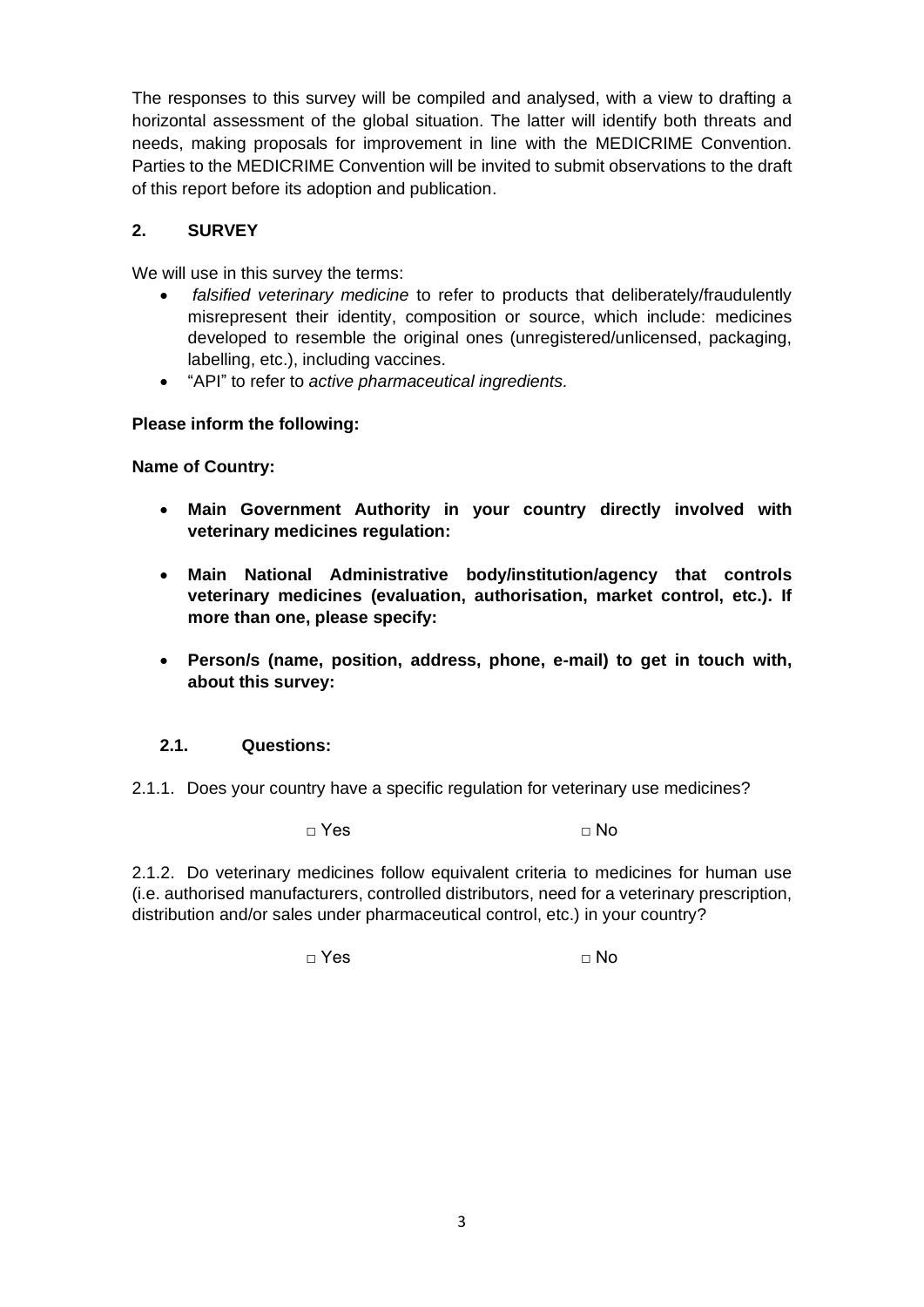2.1.3. Does your country have specific regulations and/or control the use of bulk API (in food or water for pigs, poultry, fish, etc.) in veterinary medicine?

 $\Box$  Yes  $\Box$  No

2.1.4. Does your country have specific border control (customs control) for veterinary medicines and APIs for veterinary use?

 $\Box$  Yes  $\Box$  No

2.1.5. Are the offers and sales of veterinary medicines through the Internet regulated in your country (including *e-commerce* platforms)?

 $\Box$  Yes  $\Box$  No

2.1.6 Does your country have any regulation about falsified medicines for veterinary use?

 $\Box$  Yes  $\Box$  No

2.1.7. Does your country have an effective strategy for the control of falsified veterinary medicines?

□ Yes □ No

2.1.8. Does your country have an industry-wide/distributors' database of incidents involving falsified veterinary medicines?

□ Yes □ No

2.1.9. In your experience, which are the main distribution channels/suppliers of veterinary medicines currently existing in your country (rate from 1, less important, to 5, most important; or N/A – not applicable):

| Licensed wholesalers                                                                 |  |
|--------------------------------------------------------------------------------------|--|
| Approved physical retailers (pharmacies, merchants)                                  |  |
| Veterinarians (direct supply from them, if legal in your country)                    |  |
| Approved internet retailer/supplier/pharmacy                                         |  |
| Other e-commerce, if legal, for veterinary medicines (e.g. eBay, Amazon,<br>Alibaba) |  |
| Social media, if legal, for veterinary medicines (e.g. Facebook, Twitter)            |  |
| Unapproved physical retailer/ merchants                                              |  |
| Unapproved internet pharmacies                                                       |  |
| Other unapproved internet sources                                                    |  |
| Others (please describe):                                                            |  |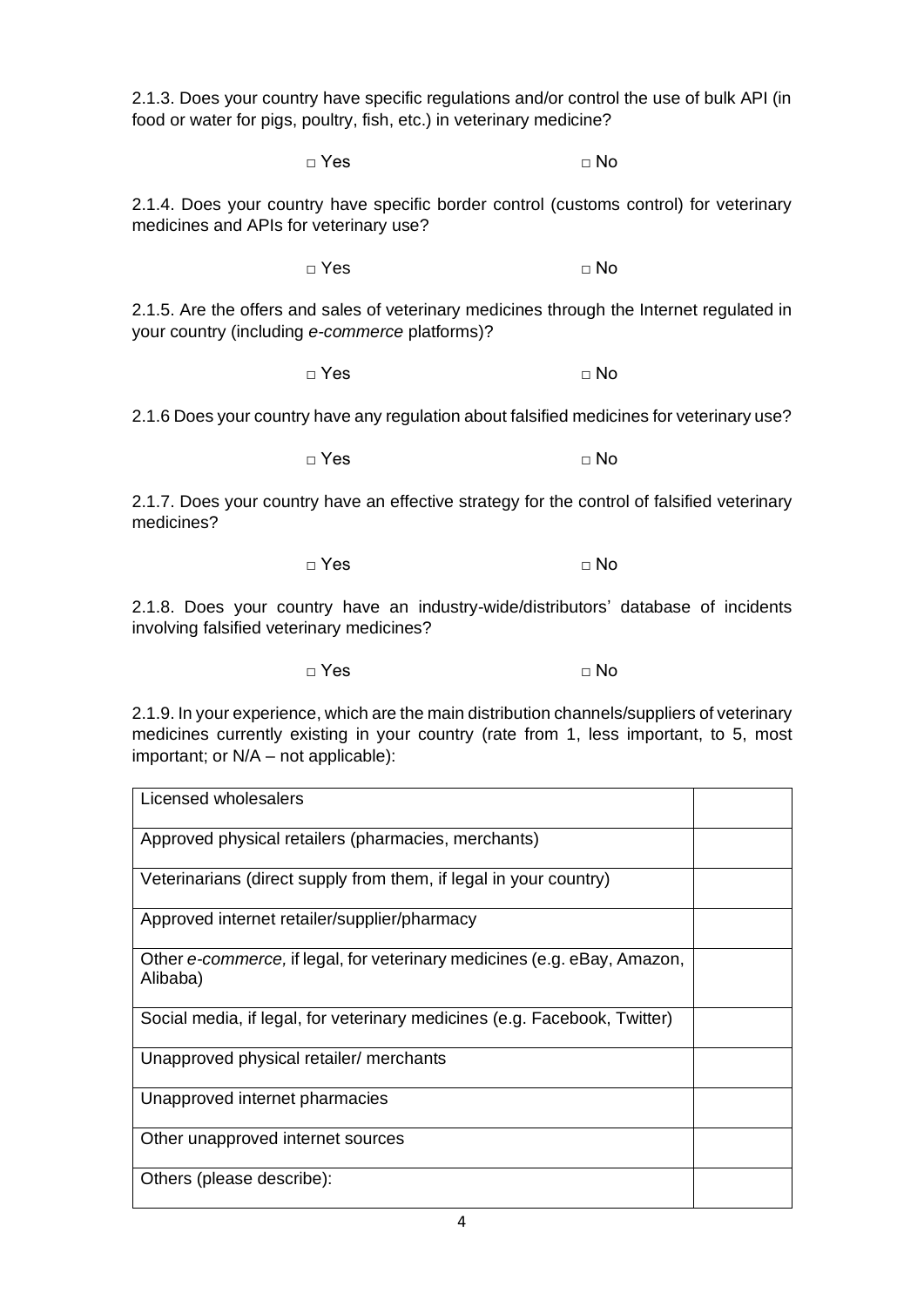2.1.10. Has your country included in their criminal justice regulations any specific subject on falsified veterinary medicines?

□ Yes □ No

2.1.11. Is there any regulated and routine control on falsified veterinary medicines and falsified veterinary APIs by:

| Customs / Border control authorities at entry ports/airports/terrestrial<br>alone or in conjunction with other agencies<br>frontiers<br>e.g. | $\Box$ Yes                |  |  |  |
|----------------------------------------------------------------------------------------------------------------------------------------------|---------------------------|--|--|--|
| Interpol/Europol/World Customs Organization, national enforcement or<br>veterinary medicines/pharmaceutical control agencies                 |                           |  |  |  |
|                                                                                                                                              |                           |  |  |  |
| Regulators/Veterinary medicines agency (or equivalent)                                                                                       |                           |  |  |  |
| National enforcement officers at destination market                                                                                          | $\sqcap$ Yes              |  |  |  |
|                                                                                                                                              |                           |  |  |  |
|                                                                                                                                              |                           |  |  |  |
| Approved internet retailer/supplier/pharmacy controllers                                                                                     |                           |  |  |  |
|                                                                                                                                              | $\sqcap$ Yes              |  |  |  |
| Combined operations, including against falsified websites                                                                                    |                           |  |  |  |
|                                                                                                                                              | $\Box$ No<br>$\sqcap$ Yes |  |  |  |
| Regulators and enforcement agencies together (federal and state, in<br>case)                                                                 |                           |  |  |  |
|                                                                                                                                              | $\Box$ No                 |  |  |  |
|                                                                                                                                              |                           |  |  |  |
| Others (please describe):                                                                                                                    |                           |  |  |  |
|                                                                                                                                              |                           |  |  |  |
|                                                                                                                                              |                           |  |  |  |
|                                                                                                                                              |                           |  |  |  |

2.1.12. Is there national cooperation and information exchange between veterinary medicines agency (or equivalent), law enforcement, and other competent authorities?

□ Yes □ No

2.1.13. Does your country have regulations regarding corporate liability (legal person liable under conditions) for the offenses related to falsified veterinary medicines?

 $\Box$  Yes  $\Box$  No